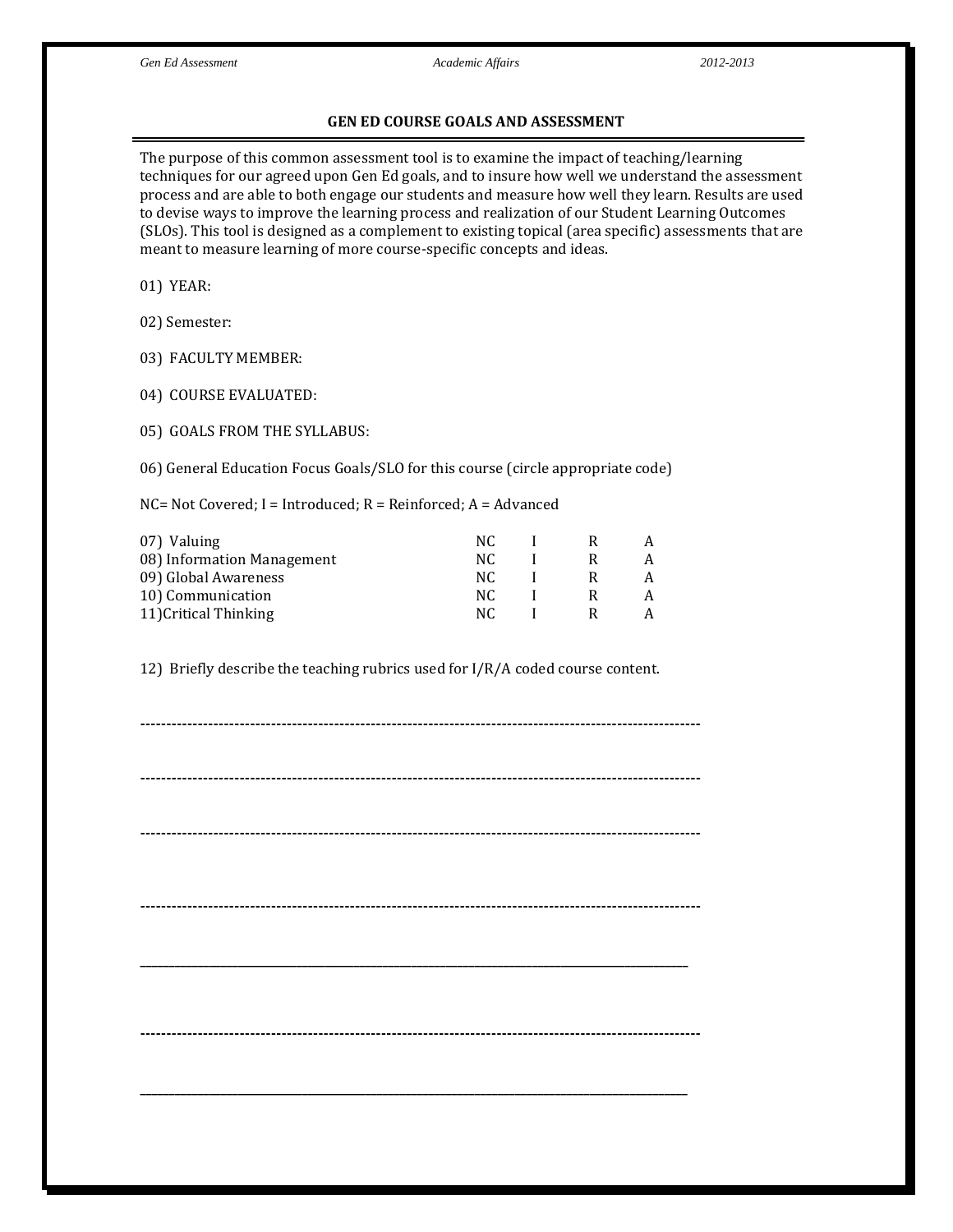**13)** Please indicate for the following questions your self-assessment of student learning outcomes (SLOs) for the course.  $S(1)$  = Strongly agree;  $A(2)$  = Agree; N = Neutral; D = Disagree; SD = Strongly Disagree

| SA | А             |   |   | SD |
|----|---------------|---|---|----|
|    | 2             | 3 | 4 | 5  |
|    |               | 3 | 4 | 5  |
|    |               | 3 | 4 | 5  |
|    | 2             | 3 | 4 | 5  |
|    | 2             | 3 | 4 | 5  |
|    |               | 3 | 4 | 5  |
|    | $\mathcal{L}$ | 3 | 4 | 5  |
|    | 2             | 3 | 4 | 5  |
|    | $\mathcal{P}$ | 3 | 4 | 5  |
|    | 2             | 3 | 4 | 5  |
|    | 2             | 3 | 4 | 5  |
|    |               | 3 | 4 | 5  |
|    |               |   |   |    |

## *For each of the responses above, explain your answer briefly below.*

\_\_\_\_\_\_\_\_\_\_\_\_\_\_\_\_\_\_\_\_\_\_\_\_\_\_\_\_\_\_\_\_\_\_\_\_\_\_\_\_\_\_\_\_\_\_\_\_\_\_\_\_\_\_\_\_\_\_\_\_\_\_\_\_\_\_\_\_\_\_\_\_\_\_\_\_\_\_\_\_\_\_\_\_\_\_

\_\_\_\_\_\_\_\_\_\_\_\_\_\_\_\_\_\_\_\_\_\_\_\_\_\_\_\_\_\_\_\_\_\_\_\_\_\_\_\_\_\_\_\_\_\_\_\_\_\_\_\_\_\_\_\_\_\_\_\_\_\_\_\_\_\_\_\_\_\_\_\_\_\_\_\_\_\_\_\_\_\_\_\_\_\_

\_\_\_\_\_\_\_\_\_\_\_\_\_\_\_\_\_\_\_\_\_\_\_\_\_\_\_\_\_\_\_\_\_\_\_\_\_\_\_\_\_\_\_\_\_\_\_\_\_\_\_\_\_\_\_\_\_\_\_\_\_\_\_\_\_\_\_\_\_\_\_\_\_\_\_\_\_\_\_\_\_\_\_\_\_\_

\_\_\_\_\_\_\_\_\_\_\_\_\_\_\_\_\_\_\_\_\_\_\_\_\_\_\_\_\_\_\_\_\_\_\_\_\_\_\_\_\_\_\_\_\_\_\_\_\_\_\_\_\_\_\_\_\_\_\_\_\_\_\_\_\_\_\_\_\_\_\_\_\_\_\_\_\_\_\_\_\_\_\_\_\_\_

26) My students can demonstrate critical thinking skills. Provide a brief explanation to your response.

27) My rubrics adequately measure the desired learning outcomes. Provide a brief explanation to your response.

28) Communication skills are well developed in this course. Provide a brief explanation to your response.

29) Valuing is demonstrated using my teaching rubrics. Provide a brief explanation to your response.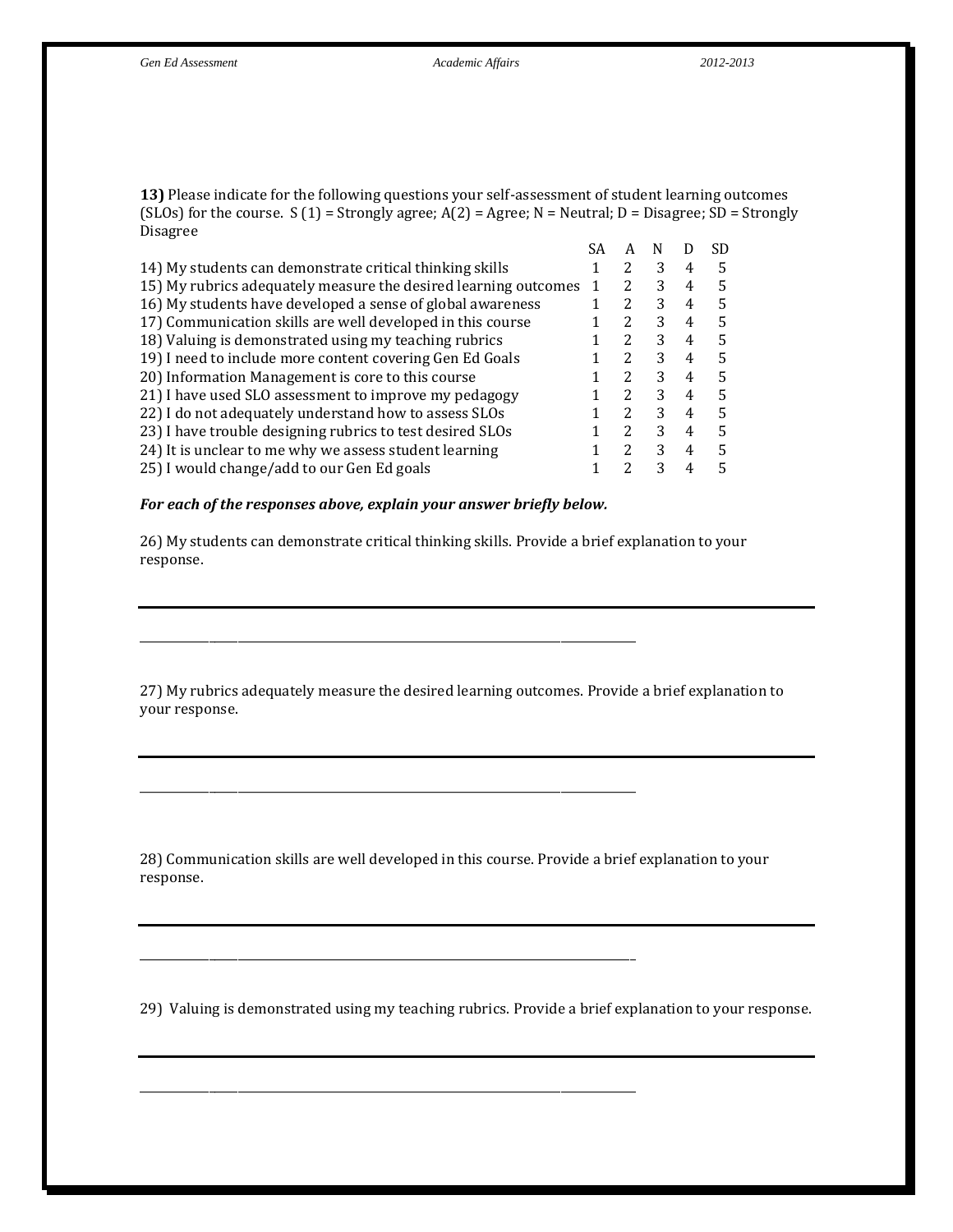30) I need to include more content covering Gen Ed Goals. Provide a brief explanation to your response.

\_\_\_\_\_\_\_\_\_\_\_\_\_\_\_\_\_\_\_\_\_\_\_\_\_\_\_\_\_\_\_\_\_\_\_\_\_\_\_\_\_\_\_\_\_\_\_\_\_\_\_\_\_\_\_\_\_\_\_\_\_\_\_\_\_\_\_\_\_\_\_\_\_\_\_\_\_\_\_\_\_\_\_\_\_\_

\_\_\_\_\_\_\_\_\_\_\_\_\_\_\_\_\_\_\_\_\_\_\_\_\_\_\_\_\_\_\_\_\_\_\_\_\_\_\_\_\_\_\_\_\_\_\_\_\_\_\_\_\_\_\_\_\_\_\_\_\_\_\_\_\_\_\_\_\_\_\_\_\_\_\_\_\_\_\_\_\_\_\_\_\_\_

\_\_\_\_\_\_\_\_\_\_\_\_\_\_\_\_\_\_\_\_\_\_\_\_\_\_\_\_\_\_\_\_\_\_\_\_\_\_\_\_\_\_\_\_\_\_\_\_\_\_\_\_\_\_\_\_\_\_\_\_\_\_\_\_\_\_\_\_\_\_\_\_\_\_\_\_\_\_\_\_\_\_\_\_\_\_

\_\_\_\_\_\_\_\_\_\_\_\_\_\_\_\_\_\_\_\_\_\_\_\_\_\_\_\_\_\_\_\_\_\_\_\_\_\_\_\_\_\_\_\_\_\_\_\_\_\_\_\_\_\_\_\_\_\_\_\_\_\_\_\_\_\_\_\_\_\_\_\_\_\_\_\_\_\_\_\_\_\_\_\_\_\_

\_\_\_\_\_\_\_\_\_\_\_\_\_\_\_\_\_\_\_\_\_\_\_\_\_\_\_\_\_\_\_\_\_\_\_\_\_\_\_\_\_\_\_\_\_\_\_\_\_\_\_\_\_\_\_\_\_\_\_\_\_\_\_\_\_\_\_\_\_\_\_\_\_\_\_\_\_\_\_\_\_\_\_\_\_\_

\_\_\_\_\_\_\_\_\_\_\_\_\_\_\_\_\_\_\_\_\_\_\_\_\_\_\_\_\_\_\_\_\_\_\_\_\_\_\_\_\_\_\_\_\_\_\_\_\_\_\_\_\_\_\_\_\_\_\_\_\_\_\_\_\_\_\_\_\_\_\_\_\_\_\_\_\_\_\_\_\_\_\_\_\_\_

31) Information Management is core to this course. Provide a brief explanation to your response.

32) I have used SLO assessment to improve my pedagogy. Provide a brief explanation to your response.

33) I do not adequately understand how to assess SLOs. Provide a brief explanation to your response.

34) I have trouble designing rubrics to test desired SLOs. Provide a brief explanation to your response.

35) It is unclear to me why we assess student learning. Provide a brief explanation to your response.

36. I would change/add to our Gen Ed goals. Provide a brief explanation to your response (what Goals would you /change/add and why)?